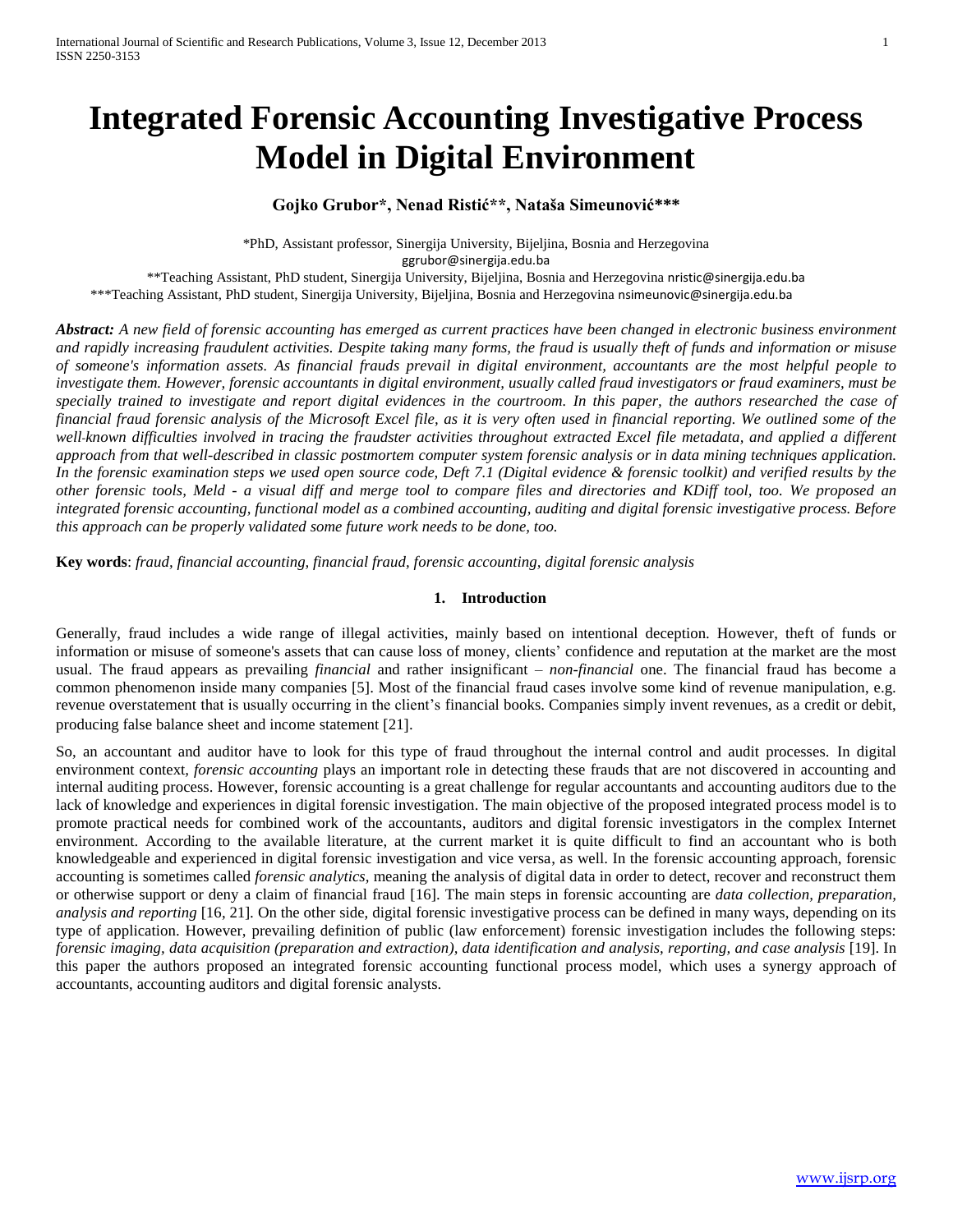# **2. Review of some known** *financial fraud* **and** *forensic accounting* **approaches**

In general, the taxonomy of fraud can be very complex as it can be performed in many ways and appeared in many forms such as crime, corporate fraud, management and occupational fraud, person's dishonesty, *intentional* deception, etc. Therefore, fraud, theft, irregularities, white-collar crime and embezzlement are almost synonyms. The main factors that could initiate someone to commit a fraud include *opportunity*, *rationalization* (or personal justification for doing it) and any kind of *financial pressure* against someone. These factors are well known and defined in the reference [16]. *The financial pressure* can be a certain motive for the fraudster to steal. The *rationalization* describes how fraudsters justify their criminal actions? The *opportunity* can emerge when the perpetrator is in a trusted position somewhere followed by weakness in, or absence of internal controls that provide the circumstances for the fraudster to commit a crime [16].

In regular *financial auditing process,* the focus is on a sample of transactions, accuracy and reliability of the financial statements, and making remark in auditing report in case of any deviation, error, unusual exaggeration, etc. [16]. Some auditing tools, such as CAATs (*Computer Assisted Auditing Tools*) [9], are currently used to deal with big financial data sets, process complex transactions and help auditor with implementing auditing procedures, such as  $[9, 16]$ :

- a) Testing details of transactions and balances;
- b) Identifying inconsistencies and transaction's fluctuations;
- c) Sampling programs to extract data for audit testing;
- d) Testing general and application control of computer, and
- e) Redoing calculations performed by the accounting systems.

*The forensic accounting* process differs from regular financial auditing, searching only for suspicious transactions, and using a strict digital forensic process [7, 15, 19]. This process consists of many steps such as identifying, recording, settling, extracting, sorting and reporting exceptions, oddities, irregularities and suspicious transactions, and verifying digital financial data and other accounting activities, with the purpose of making a firm evidence for legal process [2]. Unfortunately, there is no standard procedure to discover all kinds of the frauds yet, as each fraud is a specific case.

So, *forensic accountant* or *fraud investigator* or *fraud examiner* [2, 16, 21] can be defined as an accountant with accounting, auditing and forensic skills that investigates financial fraud case. Sometimes he may be called a *litigation support accountant* and acts as an expert witness on trial in the courtroom [3, 16]. However, if a regular accountant or an accounting auditor wants to become a *forensic accountant* he must take a variety of courses in financial and advanced fraud accounting and auditing, and digital forensic investigation, such as  $[16, 21]$ :

- **Digital forensic investigation**: Applied digital forensic principles, procedures, techniques and tools.
- **Forensic accounting:** Applied digital forensic investigation to the accounting.
- **Computers:** Including basic hardware and accounting software (such as *Access*, *QuickBooks, SAP, Oracle*…).
- **Law:** Basics of business, civil and criminal law, as well as forensic in litigation process.
- **Statistics:** The principles of *chance* or *odds* in the examined transactions.
- **Economics:** Behavioral economics for quantifying damages in litigation.
- **Psychology:** How to handle people, as an advisor?
- **Ethics:** If someone's acts within the limits of the law but is still wrong.
- **Languages:** If a criminal speaks a different language.
- **Criminology:** To understand how the fraudsters work.

To become a *forensic accountant*, someone needs to have forensic accounting; digital forensic and fraud investigation certificates, issued by one of the several professional associations such as *Certified Public Accountant* (CPA) or *Certified Forensic Examiner* (CFE) or *Certified Forensic Financial Analyst* **(**CFFA), etc. [16]. *The Network of Independent Forensic Accountants* (NIFA) is a group of qualified forensic accountants in the USA [2].

Forensic accountants can use some mathematical models, such as *Benford's Law* [1], and *Relative Size Factor* (RSF), as well as *data mining techniques* [5]. The *Benford's Law*, as a duplication program, runs using Microsoft Excel 2007 on Windows XP. The basis of *this law is that fabricated figures (an indicator of fraud) possess a different pattern from random (or valid) figures* [1, 5]. In spite of having a few advantages, the Benford's law has many limitations. The detailed description is done in the article [1]. The *Relative Size Factor* (RSF) detects unusual data that may be caused by errors or frauds [5].

The exponential growth of *big data* and information technology [11], and complex financial transactions and smarter fraudsters pose huge problems to the forensic accounting techniques. However, some advanced techniques such as *data mining* can help forensic accountants [5]. Some of the general characteristics of fraudulent data transactions patterns that can be discovered by specific data mining tools are as follows  $[5]$ :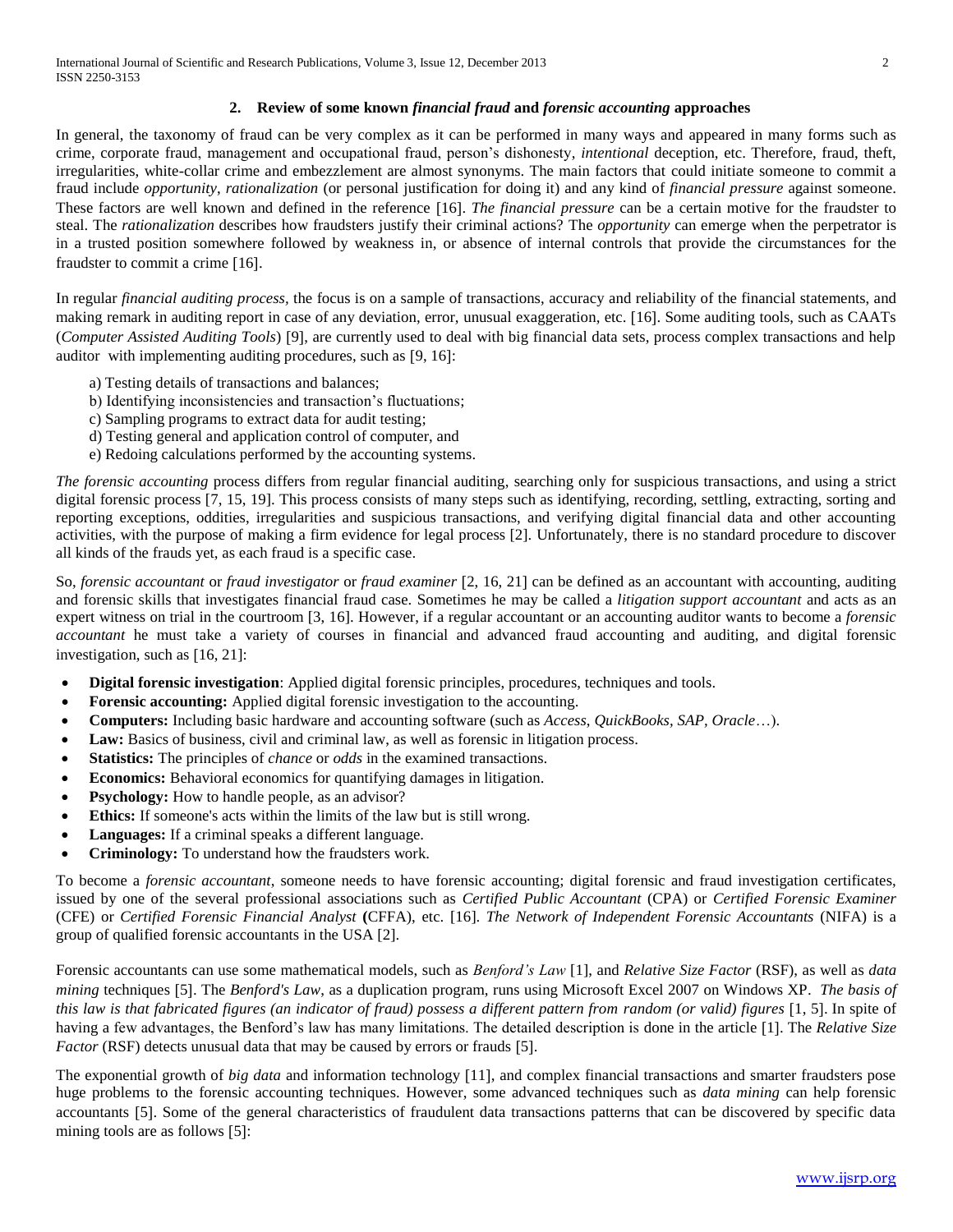- a) Unusual variables or entries of transactions;
- b) Unusually high or low value of a variable;
- c) Accounting transactions are maintained in various files, and
- d) Unexplained values of two or more unrelated records.

## **3. Integrated Forensic Accounting Investigative Process Model**

As the most frauds involve financial matters, the most logical people to investigate them are accountants. However, fraud can be very complex and a digital forensic analyst (DFA) has to be involved in financial fraud investigation process. As financial fraud involves deliberately overstating assets, revenues and profits or understating liabilities, expenses, and losses [2], in such a way that the DFA cannot understand properly, expertise of the professional accountant is inevitable. Otherwise, to avoid the DFA service, the accountants have to be specially trained for digital forensic investigation and analysis. Therefore, employing *forensic*, *accounting* and *auditing* investigative skills into an integrated investigative process model (Figure 1) seems to be very effective in practice.



Figure 1: Integrated forensic accounting investigative process model

This process model is in its nature dual processing one. Both accountant and digital forensic analyst (DFA) work together on the same financial fraud case. First, the accountant collects all the available physical and electronic data and information regarding the current fraud case and prepares resources for their analysis. At the beginning of digital forensic investigative process, the DFA takes forensic image of the suspected computer hard disks and/or of financial applications (e.g. MS Excel financial reporting file) and all the other forensically pertinent information. Thereafter, they work separately, but interactively, literally at each decision making point. While the accountant and internal accounting auditor are analyzes all of the collected written and accessible electronic documents, data and information and the other material evidence, the DFA extracts relevant forensic data from the image in acquisition phase, identifying leading data and analyzing them in the next investigative step. After building firm digital evidence regarding the case, the DFA gives over them to the accountant prior to the final reporting phase. Actually, they together reconstruct the case and make the final report to the sponsor (e.g. owner, court or any other stakeholder).

The very first task in the integrated forensic accounting process model is to apply accounting, auditing and digital forensic procedures properly for collection, preservation, acquisition, analysis and reporting physical and digital evidence in the courtroom 9, 19, 21. When accountant and the DFA together investigate financial fraud, they should go after digital and other physical evidence and look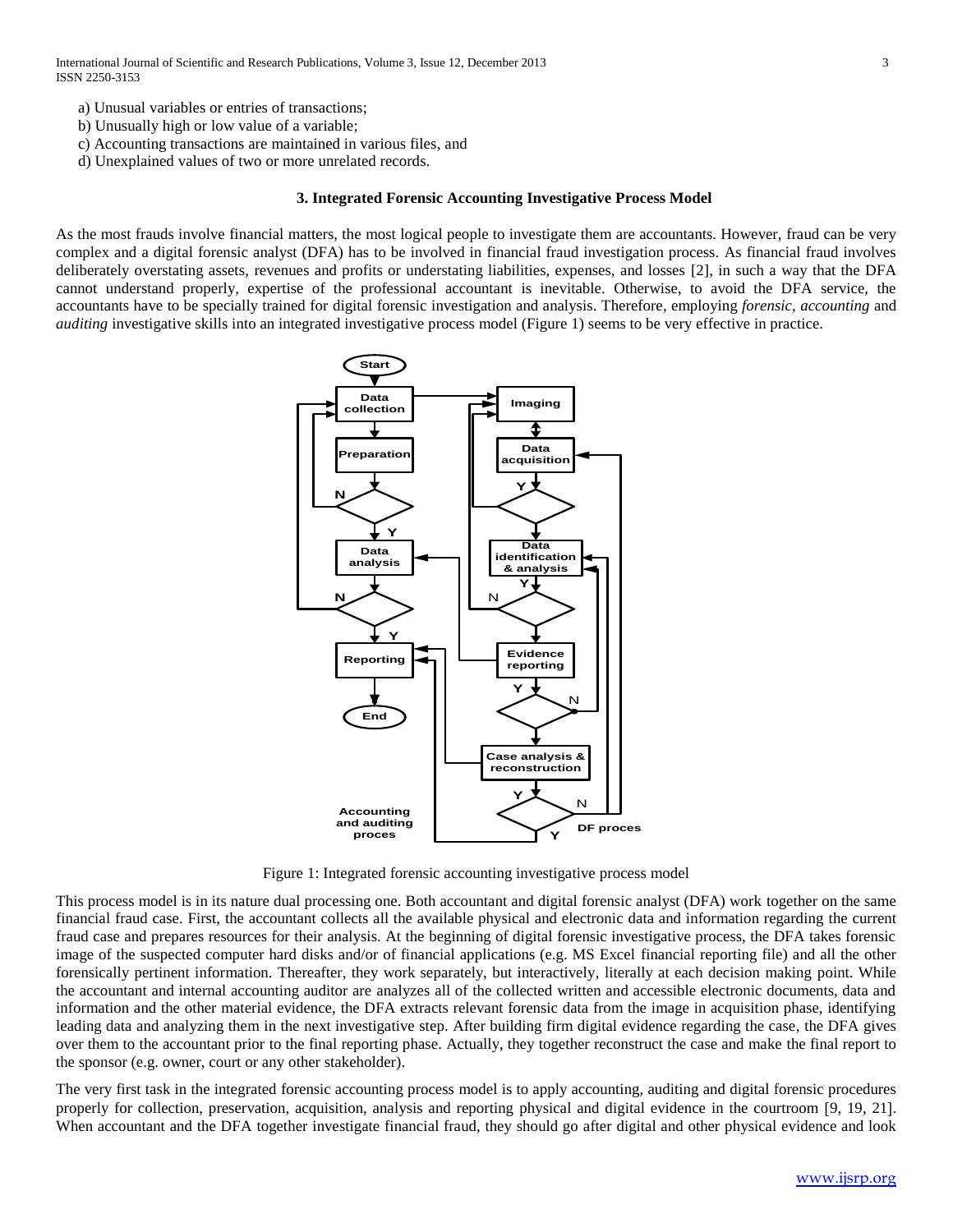International Journal of Scientific and Research Publications, Volume 3, Issue 12, December 2013 4 ISSN 2250-3153

for the so called *red flags* or *accounting warning signs* or *digital forensic leading data* retrieved from all of the data sources, such as [11, 14]:

- Recognition of revenue before a product is sold;
- Much higher revenues than expenses at the balance;
- Growth in inventory and in sales does not match to each other;
- Expenses capitalization excesses industry norms;
- Reported growing earnings while cash flow is decreasing;
- Much higher growth in revenues comparing to other companies;
- Unusual increases in the book value of assets;
- Impossible to determine the real nature of the transaction;
- Modified or deleted invoices in the financial books;
- Written off loans to the related parties, etc.

In a digital forensic investigative process the following standard forensic operation procedure is crucial to successful and effective computer forensic [7, 15, 18].

- **1.** Protect authenticity of the data sources in imaging phase;
- **2.** Discover and recover all files needed for investigation;
- **3.** Identify and analyze the collected leading data and create the chain of custody, and
- **4.** Summarize findings, make a log of all extracted evidence and preserve their integrity.

In typical financial fraud case, the DFA needs to take forensic image of the accounting computer hard disks (HD), create a hash value of it, and keep one copy as reference and another one as working copy [19, 21]. So, the DFA can parse information from the user's *Recent Docs Registry key*, and the key that listed Excel spreadsheet from the Outlook temporarily file (.pst) and other file server where users could possibly store data in regular backup process. In the next step he/she can extract metadata and see recent modification dates and who has opened or edited or printed the spreadsheet. These metadata includes time stamps correlated to file system and *Registry time stamps*, too [18, 19]. The following forensically relevant data can be saved as hidden information inside a MS Excel documents metadata [4, 15]:

- The names/initials of user, computer and company;
- The name of the server or HD where user saved data;
- Other file properties and summary information;
- Non-visible portions of embedded OLE (*Object Linking and Embedding*) objects;
- The names of previous authors and document revisions;
- Hidden texts and hidden cells;
- Global Unique Identifiers (GUIDs), etc.

Unfortunately, according to the Microsoft's Knowledge Base [17] it is too difficult (if not impossible) to prove when an individual cell or sheet has been modified in a MS Excel file, especially if the *track changes* are not enabled previously. However, forensic accountant or DFA could sometimes be given Excel or another spreadsheet file to be examined. So, document analysis must be involved to find out how many times the file has been "revised", and when the last editing occurred, and the name of the user account that performed the last editing, as well as the last time it was printed, etc. 14, 17].

# **4. Forensic accounting case investigation and reconstruction**

In this financial fraud case, the main accountant from the company "*The last models Ltd*" gave to the DFA two MS Office Excel files, only: One from the ledger at the time of auditing, and the other one from the ledger backup copy file. The integrated forensic accounting investigative model was applied and proved to be effective in this case. The forensic requirements did not include the MS Excel metadata analysis, considering that accounting computer was not accessible. Also, *software forensic* that can be used to identify their authors [6] cannot be easily applied to the MS Excel file, as financial fraud could include change of one number only. Since the company did not have any DFA employed in the security team, its main accountant hired one from the *Association for Information Technology Testimony Witnesses [\(www.itvestak.com\)](http://www.itvestak.com/).*

As the first step in the analysis, the DFA checked the size of both files and realized that they were the same. Then he used the open source code forensic tool, *Deft* 7.1- *Digital evidence and forensic toolkit* [10] to verify file signature, and applied *file comparison* technique. Applying this technique to the sheets with the thousands of entries is very useful, because it reports the differences between the cells on separate sheets. The DFA compared both Excel files without metadata (in .*csv* format), using their MD 5 hash values (Figure 2).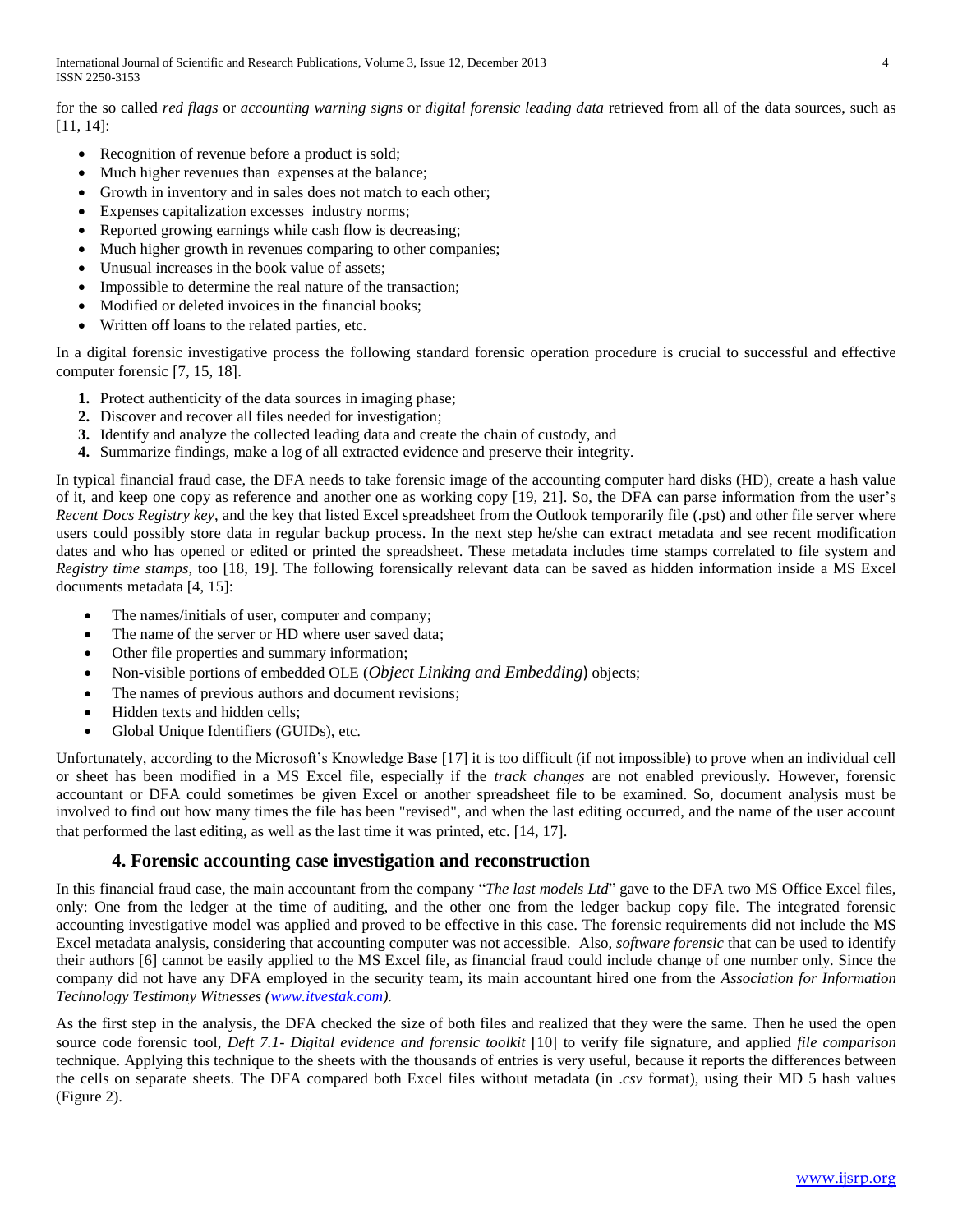International Journal of Scientific and Research Publications, Volume 3, Issue 12, December 2013

ISSN 2250-3153

5

[root@localhost Documents]# md5deep orginal.csv manipulacija.csv 37344a380544cf445e89d6ba0a97d6cb /home/nenad/Documents/orginal.csv 975fbf27420c0463db58796634c600e7 /home/nenad/Documents/manipulacija.csv

Figure 2: Files comparison using MD 5 hash values

The hash values proved that those files were not the same, as shown in Figure 2. Checking percentage of the files similarities, using technique of *homogenous files discovery by segmented hashing method initiated with content* [20] (Figure 3), was the next step.

[root@localhost Documents]# ssdeep orginal.csv > hash.log [root@localhost Documents]# ssdeep -bm hash.log manipulacija.csv manipulacija.csv matches hash.log:/home/nenad/Documents/orginal.csv (99)

Figure 3: Homogenous files identification by segmented hashing initiated with content

So, 99% of the two files similarities were identified, suggesting that a small change had been made in one of the two files. The DFA used *Diff* file [10] [comparison](http://en.wikipedia.org/wiki/File_comparison) utility that displayed the differences between the two files, made per line of text files (Figure 4).

| root@localhost Documents]# diff orginal.csv manipulacija.csv                      |       |                                                 |              |
|-----------------------------------------------------------------------------------|-------|-------------------------------------------------|--------------|
| 5020,5022c5020,5022<br>4817.,05/17/2012.50058.61328<br>PRIH.OD USLUGA NA INOST TR | .96.  | ,"1,888,888.88",                                |              |
| $x + y$<br>4818.,05/17/2012,50058,20300<br>POTRAZIV.OD KUPACA U INOST             | .28.  | , "1,000,000.00",                               |              |
| ,UKUPNO ZA NALOG:                                                                 |       | ,"1,008,000.00","1,000,000.00",                 |              |
| .<br>PRIH.OD USLUGA NA INOST TR<br>4817.,05/17/2012,50058,61320                   | , 96, | ,"100,000.00",                                  |              |
| 4818.,05/17/2012,50058,20300<br>POTRAZIV.OD KUPACA U INOST<br>,UKUPNO ZA NALOG:   | .28.  | ,"100,000.00",<br>, "100,000.00", "100,000.00", | $\mathbf{r}$ |
| <b>Support Ford</b>                                                               |       |                                                 |              |

Figure 4: Application of *Diff* utility to find out differences between the two files

Results of the *Diff* tool application are shown in the Figure 4. The two differences no. 5020 and 5022 (red arrows) were identified in the rows of the backup file. The DFA verified the evidence using another forensic tool, *Meld*. This tool has a GUI interface, verifies differences among files and displays retrieved ones. It is slower than *Diff* forensic tool, but it displays results more clearly. As the first step, the *Meld* application starts and a new comparison should be chosen (Figure 5).



Figure 5: Opening *Meld* tool window

Then, the link to the files that are chosen to be compared should be determined (Figure 6).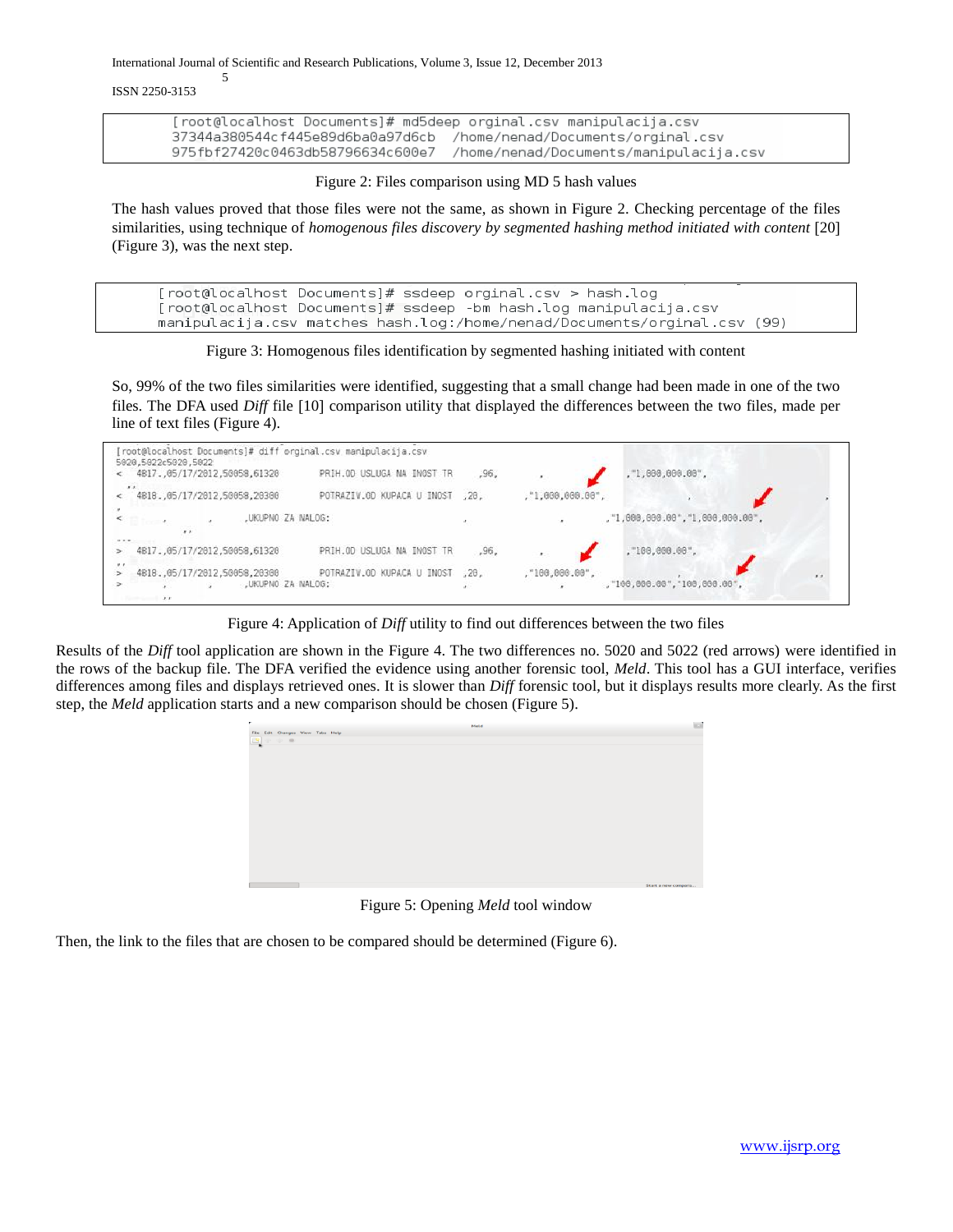|                        |    |          | <b>Choose Files</b>                            |              |        |
|------------------------|----|----------|------------------------------------------------|--------------|--------|
| <b>File Comparison</b> |    |          | Directory Comparison   Version Control Browser |              |        |
| Three Way Compare      |    | Other    |                                                |              | Browse |
|                        | R. | Original | /media/Nenad16/Racunovodstvo                   | $\check{ }$  | Browse |
|                        |    | Mine     | /media/Nenad16/Racunovodstvo                   | $\checkmark$ | Browse |
|                        |    |          | Cancel                                         |              | OK     |

Figure 6: Determination of link to the files chosen to be compared

In the next step the *Meld* tool analyzed and displayed the location where the differences between the two files were found (Figure7).

|                                                                                                                                                                                                                                                                                                                                                                                                                                                                                                                                                                                                                                                                                                                                                                                                                                                                | orginal.csv: manipulacija.csv - Meld                                             |                                                                                                                                                                                                                                                                                                                                                                                                                                                                                                                                                                                                                                                                                                                                                                                                                                                                |                                                     |
|----------------------------------------------------------------------------------------------------------------------------------------------------------------------------------------------------------------------------------------------------------------------------------------------------------------------------------------------------------------------------------------------------------------------------------------------------------------------------------------------------------------------------------------------------------------------------------------------------------------------------------------------------------------------------------------------------------------------------------------------------------------------------------------------------------------------------------------------------------------|----------------------------------------------------------------------------------|----------------------------------------------------------------------------------------------------------------------------------------------------------------------------------------------------------------------------------------------------------------------------------------------------------------------------------------------------------------------------------------------------------------------------------------------------------------------------------------------------------------------------------------------------------------------------------------------------------------------------------------------------------------------------------------------------------------------------------------------------------------------------------------------------------------------------------------------------------------|-----------------------------------------------------|
| File Edit Changes View Tabs Help                                                                                                                                                                                                                                                                                                                                                                                                                                                                                                                                                                                                                                                                                                                                                                                                                               |                                                                                  |                                                                                                                                                                                                                                                                                                                                                                                                                                                                                                                                                                                                                                                                                                                                                                                                                                                                |                                                     |
| Save $\bigcirc$ Undo $\bigcirc$ $\bigcirc$ $\bigcirc$ $\bigcirc$                                                                                                                                                                                                                                                                                                                                                                                                                                                                                                                                                                                                                                                                                                                                                                                               |                                                                                  |                                                                                                                                                                                                                                                                                                                                                                                                                                                                                                                                                                                                                                                                                                                                                                                                                                                                |                                                     |
| orginal.csv: manipulacija.csv                                                                                                                                                                                                                                                                                                                                                                                                                                                                                                                                                                                                                                                                                                                                                                                                                                  |                                                                                  |                                                                                                                                                                                                                                                                                                                                                                                                                                                                                                                                                                                                                                                                                                                                                                                                                                                                |                                                     |
| /media/Nenad16/Racunovodstvo ggrubor rad/orginal.csv                                                                                                                                                                                                                                                                                                                                                                                                                                                                                                                                                                                                                                                                                                                                                                                                           | $\checkmark$<br>Browse                                                           | /media/Nenad16/Racunovodstvo ggrubor rad/manipulacija.csv                                                                                                                                                                                                                                                                                                                                                                                                                                                                                                                                                                                                                                                                                                                                                                                                      | $\checkmark$<br>Browse                              |
|                                                                                                                                                                                                                                                                                                                                                                                                                                                                                                                                                                                                                                                                                                                                                                                                                                                                |                                                                                  |                                                                                                                                                                                                                                                                                                                                                                                                                                                                                                                                                                                                                                                                                                                                                                                                                                                                |                                                     |
| .072004461<br>, 05/14/2012, "30, 195.80",<br>,07 2004470<br>, 05/14/2012, "3, 744.89",<br>.072004518<br>, 05/15/2012, "318, 043.69",<br>,07 2004534<br>, 05/15/2012, "14, 109.03",<br>,07 2004550<br>, 05/16/2012, "179, 058.41",<br>,07 2004569<br>.05/16/2012."94.192.18".<br>.072001063<br>.05/14/2012."6.449.54".<br>,07 2001071<br>, 05/14/2012, "22, 274.79",<br>,07 2001080<br>, 05/14/2012, "19, 914.60",<br>,07 2001098<br>, 05/14/2012, "14, 331. 76",<br>,07 2001101<br>, 05/15/2012, "54, 641.97",<br>,07 2001110<br>, 05/15/2012, "7, 137.44",<br>.072001128<br>, 05/15/2012, "13, 769.89",<br>.07 2001136<br>, 05/15/2012, "78, 377, 28",<br>.07 2001144<br>, 05/16/2012, "12, 908, 00",<br>,07 2001152<br>, 05/16/2012, "26, 452.35",<br>,07 2001187<br>, 05/16/2012, "16, 626.82",<br>,07 2001160<br>, 05/16/2012, "4, 638.77",<br>.07 2001179 |                                                                                  | .072004461<br>, 05/14/2012, "30, 195.80",<br>, 05/14/2012, "3, 744.89",<br>,07 2004470<br>.072004518<br>, 05/15/2012, "318, 043.69",<br>,07 2004534<br>, 05/15/2012, "14, 109.03",<br>,07 2004550<br>, 05/16/2012, "179, 058.41",<br>,07 2004569<br>, 05/16/2012, "94, 192.18",<br>,07 2001063<br>.05/14/2012."6.449.54".<br>,07 2001071<br>, 05/14/2012, "22, 274.79",<br>,07 2001080<br>, 05/14/2012, "19, 914.60",<br>,07 2001098<br>, 05/14/2012, "14, 331.76",<br>,07 2001101<br>, 05/15/2012, "54, 641.97",<br>,07 2001110<br>, 05/15/2012, "7, 137, 44",<br>.072001128<br>, 05/15/2012, "13, 769.89",<br>.07 2001136<br>, 05/15/2012, "78, 377, 28",<br>.07 2001144<br>.05/16/2012."12.908.00".<br>,07 2001152<br>, 05/16/2012, "26, 452.35",<br>,07 2001187<br>, 05/16/2012, "16, 626.82",<br>,07 2001160<br>, 05/16/2012, "4, 638.77",<br>.07 2001179 |                                                     |
| , 05/16/2012, "5, 560.66",<br>,"1,341,705.49","1,341,705.49",                                                                                                                                                                                                                                                                                                                                                                                                                                                                                                                                                                                                                                                                                                                                                                                                  |                                                                                  | , 05/16/2012, "5, 560.66",<br>,"1,341,705.49","1,341,705.49",                                                                                                                                                                                                                                                                                                                                                                                                                                                                                                                                                                                                                                                                                                                                                                                                  |                                                     |
| <b>ZVODA</b><br>.20000020<br>,05/17/2012,                                                                                                                                                                                                                                                                                                                                                                                                                                                                                                                                                                                                                                                                                                                                                                                                                      | .867.08.<br><b>ZVODA</b>                                                         | .20000020<br>,05/17/2012,                                                                                                                                                                                                                                                                                                                                                                                                                                                                                                                                                                                                                                                                                                                                                                                                                                      | .867.08.                                            |
| KUPACA U ZEMLJI<br>.20.<br>, "465, 044.49",                                                                                                                                                                                                                                                                                                                                                                                                                                                                                                                                                                                                                                                                                                                                                                                                                    | KUPACA U ZEMLJI                                                                  | .20.<br>, "465, 044.49",                                                                                                                                                                                                                                                                                                                                                                                                                                                                                                                                                                                                                                                                                                                                                                                                                                       |                                                     |
| <b>OPSTA STOPA-</b><br>.20000020<br>,05/17/2012,<br>.20000020<br>ROD.ROBE<br>,05/17/2012,867.08,<br>.ROBE IZ MADJARSK.20 000620<br>,05/17/2012,<br>.PROIZV.NA DOMACE, 20 000620<br>$,05/17/2012$ ,                                                                                                                                                                                                                                                                                                                                                                                                                                                                                                                                                                                                                                                             | , "70, 938.99",<br>OPSTA STOPA-<br>ROD, ROBE<br>, "2,025.00",<br>, "392, 080.50" | .20000620<br>,05/17/2012,<br>.20000020<br>,05/17/2012,867.08,<br>.ROBE IZ MADJARSK.20 000620<br>,05/17/2012,<br>.PROIZV.NA DOMACE, 20 000620<br>,05/17/2012,                                                                                                                                                                                                                                                                                                                                                                                                                                                                                                                                                                                                                                                                                                   | , "70, 938.99",<br>, "2,025.00",<br>, "392, 080.50" |
| , "465, 911.57", "465, 911.57",                                                                                                                                                                                                                                                                                                                                                                                                                                                                                                                                                                                                                                                                                                                                                                                                                                |                                                                                  | , "465, 911.57", "465, 911.57",                                                                                                                                                                                                                                                                                                                                                                                                                                                                                                                                                                                                                                                                                                                                                                                                                                |                                                     |
| <b>GA NA INOST TR</b><br>.96.<br>, "1,000,000.00".<br>, "1,000,000.00",<br><b>KUPACA U INOST</b><br>.20.<br>, "1,000,000.00", "1,000,000.00",                                                                                                                                                                                                                                                                                                                                                                                                                                                                                                                                                                                                                                                                                                                  | ←GA NA INOST TR<br><b>KUPACA U INOST</b>                                         | .96.<br>. "100.000.00".<br>. "100.000.00".<br>.20.<br>. "100.000.00", "100.000.00",                                                                                                                                                                                                                                                                                                                                                                                                                                                                                                                                                                                                                                                                                                                                                                            |                                                     |
| O SL POSLU<br>.55 001 1705<br>$.05/17/2012.$ " $-6.750.00$ ".<br>O SL POSLU<br>.55 001 1705<br>$.05/17/2012.$ "3.000.00".<br>O SL POSLU<br>,55 001 1805<br>, 05/18/2012, "-11, 336.00",<br>O SL POSLU<br>.55 001 1805<br>, 05/18/2012, "-1, 186.00",<br>.55 001 1705<br>, 05/17/2012,                                                                                                                                                                                                                                                                                                                                                                                                                                                                                                                                                                          | <b>0 SL POSLU</b><br>O SL POSLU<br>O SL POSLU<br>O SL POSLU<br>, "8,000.00",     | .55 001 1705<br>$.05/17/2012.$ " $-6.750.00$ ".<br>.55 001 1705<br>$.05/17/2012.$ "3.000.00".<br>,55 001 1805<br>, 05/18/2012, "-11, 336.00",<br>,55 001 1805<br>, 05/18/2012, "-1, 186.00",<br>,55 001 1705<br>,05/17/2012,                                                                                                                                                                                                                                                                                                                                                                                                                                                                                                                                                                                                                                   | , "8,000.00",<br>$\mathsf{L}$                       |
| $\vert \vert$<br>$\mathbf{m}$                                                                                                                                                                                                                                                                                                                                                                                                                                                                                                                                                                                                                                                                                                                                                                                                                                  | $\overline{\mathcal{K}}$<br>$\rightarrow$                                        | $\overline{m}$                                                                                                                                                                                                                                                                                                                                                                                                                                                                                                                                                                                                                                                                                                                                                                                                                                                 | $\rightarrow$                                       |

Figure 7: The differences between the two files are highlighted in the *Meld* tool

The *Meld* tool, among other features, indicates location in yellow and detailed differences between these files in red color. However, to satisfy legal request this evidence should be verified with another forensic tool. Verification of the evidence is performed by KDiff3, v. 0.9.96<sup>1</sup> . The KDiff3 is a file and directory *diff* and *merge* tool, comparing and merging two or three text files or directories. It presents the differences line by line and character by character, and provides an automatic merging, too. Having an editor for comfortable solving of merging conflicts, it has options to highlight or hide changes in white-space or comments, and prints differences, as well. Some basic information about the KDiff3 forensic tool is shown in the Figure 8.

 $\overline{a}$ 

<sup>1</sup>Open source code tool, *The KDiff3 Handbook*, [www.kdiff3.sourceforge.net.](http://www.kdiff3.sourceforge.net/)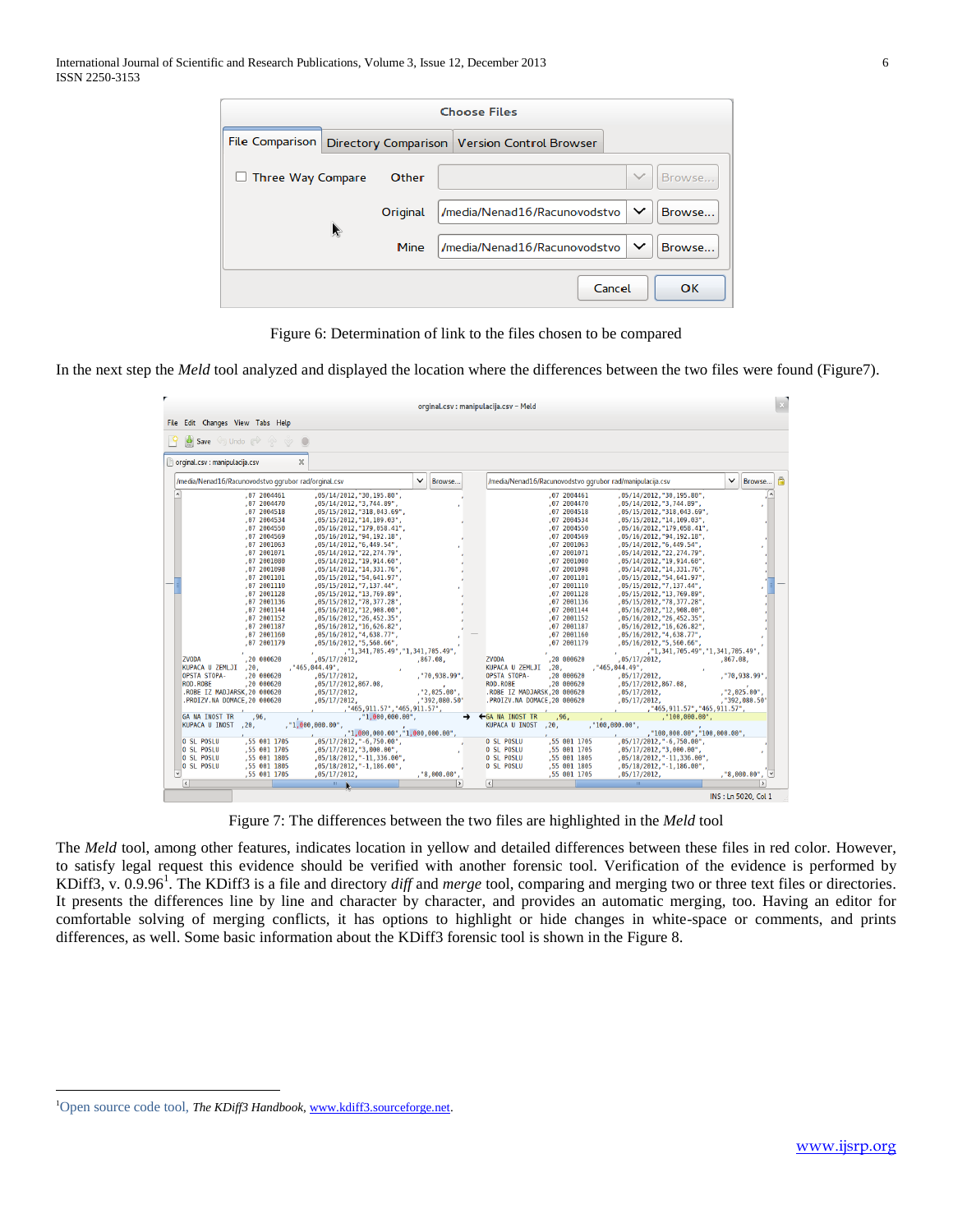International Journal of Scientific and Research Publications, Volume 3, Issue 12, December 2013 7 ISSN 2250-3153



Figure 8: The KDiff3 forensic tool

As shown in Figure 9 the two changes are displayed and the number of 1,000 000 has been changed with 100 000 one.

| File Edit Directory Movement Diffview Merge Window Settings Help<br>000<br>A: /media/Nenad16/Racunovodstvo ggrubor rad/orginal.csv<br>B: /media/Nenad16/Racunovodstvo ggrubor rad/manipulacija.csv<br>Top line 5010<br>Encoding: UTF-8-BOM<br>Line end style: DOS<br>Top line 5010<br>Encoding: UTF-8-BOM                                                                                                                                                                                                                                                                                                                                                                                                                                                                                                                                                                                                                                                                                                                                                                                                                                                                                                                                                                                                                                                                                                                                                                                                                                                                                                                                                                                                                                                                                                                                                                                                                                                                 |                                                                                   |
|---------------------------------------------------------------------------------------------------------------------------------------------------------------------------------------------------------------------------------------------------------------------------------------------------------------------------------------------------------------------------------------------------------------------------------------------------------------------------------------------------------------------------------------------------------------------------------------------------------------------------------------------------------------------------------------------------------------------------------------------------------------------------------------------------------------------------------------------------------------------------------------------------------------------------------------------------------------------------------------------------------------------------------------------------------------------------------------------------------------------------------------------------------------------------------------------------------------------------------------------------------------------------------------------------------------------------------------------------------------------------------------------------------------------------------------------------------------------------------------------------------------------------------------------------------------------------------------------------------------------------------------------------------------------------------------------------------------------------------------------------------------------------------------------------------------------------------------------------------------------------------------------------------------------------------------------------------------------------|-----------------------------------------------------------------------------------|
|                                                                                                                                                                                                                                                                                                                                                                                                                                                                                                                                                                                                                                                                                                                                                                                                                                                                                                                                                                                                                                                                                                                                                                                                                                                                                                                                                                                                                                                                                                                                                                                                                                                                                                                                                                                                                                                                                                                                                                           |                                                                                   |
|                                                                                                                                                                                                                                                                                                                                                                                                                                                                                                                                                                                                                                                                                                                                                                                                                                                                                                                                                                                                                                                                                                                                                                                                                                                                                                                                                                                                                                                                                                                                                                                                                                                                                                                                                                                                                                                                                                                                                                           |                                                                                   |
|                                                                                                                                                                                                                                                                                                                                                                                                                                                                                                                                                                                                                                                                                                                                                                                                                                                                                                                                                                                                                                                                                                                                                                                                                                                                                                                                                                                                                                                                                                                                                                                                                                                                                                                                                                                                                                                                                                                                                                           |                                                                                   |
|                                                                                                                                                                                                                                                                                                                                                                                                                                                                                                                                                                                                                                                                                                                                                                                                                                                                                                                                                                                                                                                                                                                                                                                                                                                                                                                                                                                                                                                                                                                                                                                                                                                                                                                                                                                                                                                                                                                                                                           |                                                                                   |
|                                                                                                                                                                                                                                                                                                                                                                                                                                                                                                                                                                                                                                                                                                                                                                                                                                                                                                                                                                                                                                                                                                                                                                                                                                                                                                                                                                                                                                                                                                                                                                                                                                                                                                                                                                                                                                                                                                                                                                           | Line end style: DOS                                                               |
| .072001160<br>, 05/16/2012, "4, 638.77",<br>,07 2001160<br>, 05/16/2012, "4, 638.77",<br>.07 2001179<br>,07 2001179<br>, 05/16/2012, "5, 560.66",<br>, 05/16/2012, "5, 560.66",<br>,"1,341,705.49","1,341,705.49",<br>,"1,341,705.49","1,341,705.49",<br>,20 000620<br>,867.08,<br>,20 000620<br>,05/17/2012,<br>,05/17/2012,<br>$EMLJI$ , 20,<br>, "465, 044.49".<br>$EMLJI$ , 20,<br>, "465, 044.49",<br>.20 000620<br>.20 000620<br>А-<br>.05/17/2012.<br>, "70, 938.99",<br>$A -$<br>.05/17/2012.<br>,20 000620<br>,05/17/2012,867.08,<br>,20 000620<br>,05/17/2012,867.08,<br>, "2,025.00",<br>ADJARSK.20 000620<br>ADJARSK.20 000620<br>,05/17/2012,<br>,05/17/2012,<br>DOMACE, 20 000620<br>,05/17/2012,<br>, "392, 080.50",<br>DOMACE, 20 000620<br>,05/17/2012,<br>,"465,911.57","465,911.57",<br>, "465, 911.57", "465, 911.57",<br>$\mathbf{r}$<br>and the com-<br>, 96.<br>, "1, 000, 000.00",<br>, 96,<br>, "100,000.00",<br>T TR.<br><b>TR</b><br><b>NOST</b><br>, "1, 000, 000.00",<br>NOST , 20,<br>, "100,000.00",<br>, 20,<br>, "1, 000, 000.00", "1, 000, 000.00",<br>,"100,000.00","100,000.00",<br>, 05/17/2012, "-6, 750.00",<br>,55 001 1705<br>,55 001 1705<br>, 05/17/2012, "-6, 750.00",<br>,55 001 1705<br>, 05/17/2012, "3, 000.00",<br>,55 001 1705<br>, 05/17/2012, "3, 000.00",<br>,55 001 1805<br>,55 001 1805<br>, 05/18/2012, "-11, 336.00",<br>, 05/18/2012, "-11, 336.00",<br>,55 001 1805<br>, 05/18/2012, "-1, 186.00",<br>,55 001 1805<br>, 05/18/2012, "-1, 186.00",<br>.55 001 1705<br>.55 001 1705<br>.05/17/2012.<br>.05/17/2012.<br>. "8.000.00".<br>,55 001 1805<br>,55 001 1805<br>, 05/18/2012, 84,<br>,05/18/2012,84,<br>,55 001 1805<br>,05/18/2012,180,<br>,55 001 1805<br>,05/18/2012,180,<br>.55 001 1805<br>, 05/18/2012, 467,<br>,55 001 1805<br>, 05/18/2012, 467,<br>,55 001 1705<br>,05/17/2012,450,<br>,55 001 1705<br>,05/17/2012,450,<br>,55 001 1705<br>,05/17/2012,840,<br>,55 001 1705<br>,05/17/2012,840, | ,867.08,<br>, "70, 938.99",<br>, "2,025.00",<br>, "392, 080.50",<br>. "8,000.00". |
| ,55 001 1805<br>,55 001 1805<br>, 05/18/2012, "3, 620.00",<br>, 05/18/2012, "3, 620.00",<br>,55 001 1705<br>,55 001 1705<br>,05/17/2012,90,<br>,05/17/2012,90,                                                                                                                                                                                                                                                                                                                                                                                                                                                                                                                                                                                                                                                                                                                                                                                                                                                                                                                                                                                                                                                                                                                                                                                                                                                                                                                                                                                                                                                                                                                                                                                                                                                                                                                                                                                                            |                                                                                   |
| ,55 001 1805<br>,55 001 1805<br>, 05/18/2012, "1, 270.00",<br>, 05/18/2012, "1, 270.00",<br>.55 001 1705<br>.05/17/2012."10.370.00".<br>.55 001 1705<br>,05/17/2012, "10, 370.00",<br>,55 001 1805<br>,55 001 1805<br>,05/18/2012,618,<br>,05/18/2012,618,<br>,55 001 1805<br>, 05/18/2012, "5, 648.00",<br>,55 001 1805<br>, 05/18/2012, "5, 648.00",                                                                                                                                                                                                                                                                                                                                                                                                                                                                                                                                                                                                                                                                                                                                                                                                                                                                                                                                                                                                                                                                                                                                                                                                                                                                                                                                                                                                                                                                                                                                                                                                                    |                                                                                   |
| .55 001 1805<br>.05/18/2012.635.<br>.55 001 1805<br>.05/18/2012.635.<br>,"8,000.00","8,000.00",<br>,"8,000.00","8,000.00",<br>,10 1/91,05/18/2012,"9,480.00",<br>,10 1/91,05/18/2012, "9,480.00",<br>, "9,480.00",<br>, "9,480.00",<br>, 10,<br>, 10,                                                                                                                                                                                                                                                                                                                                                                                                                                                                                                                                                                                                                                                                                                                                                                                                                                                                                                                                                                                                                                                                                                                                                                                                                                                                                                                                                                                                                                                                                                                                                                                                                                                                                                                     |                                                                                   |
|                                                                                                                                                                                                                                                                                                                                                                                                                                                                                                                                                                                                                                                                                                                                                                                                                                                                                                                                                                                                                                                                                                                                                                                                                                                                                                                                                                                                                                                                                                                                                                                                                                                                                                                                                                                                                                                                                                                                                                           |                                                                                   |

Figure 9: Verification of the files comparison using KDiff3 tool

After verification of the evidence the *KDiff3* forensic tool identified differences at the same place as the *Meld* tool and *Diff* utility did. In this way the verification of the evidence was confirmed twice. So, the main accountant of the company accepted that as a proof of financial fraud.

As it was internal financial fraud investigation case, the main accountant of the company took over the forensic report in order to reconstruct the case together with the DFA. According to the internal audit findings in the company at the end of 2012 year, financial accounting auditor noticed some differences between two financial reports - one reported as a half year balance and another one as the final financial report. Thus, for the first half of the year (2012) the company's recently employed accountant had already made the financial records that were approved by the internal auditor. However, the main accountant became suspicious about some activities of the recently transferred and employed accountant. Therefore, he ordered taking regular scheduled backup of ledger as mandatory activity. In accordance with the company's backup rule - to keep backup files outside of the company, the new accountant copied the ledger in an Excel file format onto his removable hard drive and brought it to his house at the time of the final report. Later on, he changed some data on the backup file and replaced them instead of the already reviewed ledger files. Since these data were approved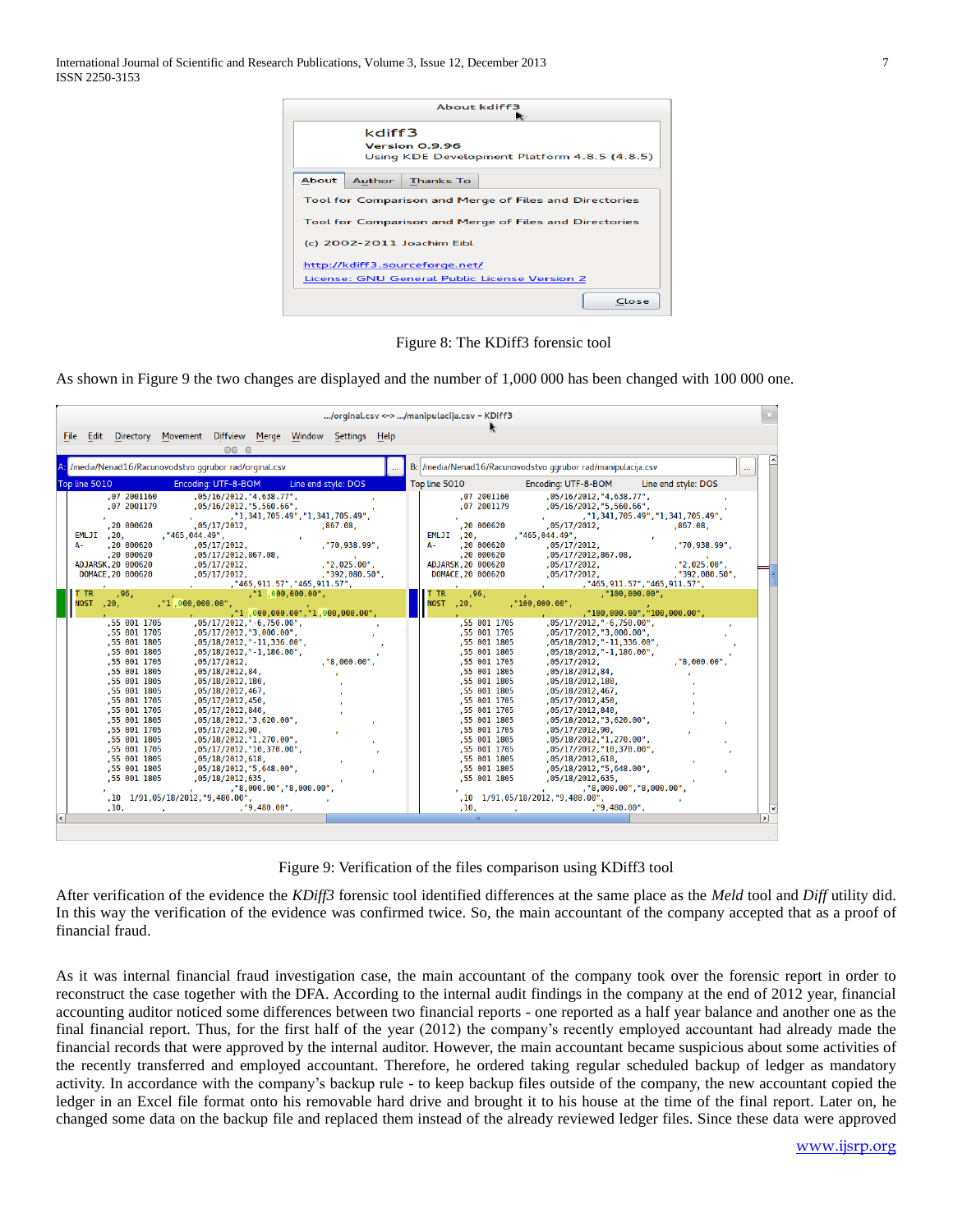at the first half of the year (2012) and the changes decreased greatly debts of the company  $F^{\prime\prime}$ , the new accountant received some extra money from the debtor. When he bought a new car, manager of the company become suspicious and ordered internal investigation by the main accountant who then hired the DFA, due to the lack of forensic investigation expertise in company.

# **5. Conclusion**

Applying the integrated financial fraud forensic analysis process model, obviously has some advantages in practice, providing forensic accountants and fraud auditors know the financial fraud process very well and the DFA is acquainted with digital forensic science and experienced in different forensic tools and techniques application. They should know how perpetrators commit fraud and the main characteristics of the various fraud schemes. This information can enable them to perform financial fraud investigation effectively or fraud prevention programs. These fraud schemes are a major part of the critical knowledge needed for the accountants, fraud auditors and DFAs to do an effective job. Another major part is the understanding of the red flags associated with these fraud schemes, which are *leading data* for forensic analysis. The DFA has to perform forensic investigation in the way as it will end up in the courtroom. In forensic accounting process the best way is to protect proactively accounting files or logs keeping them centralized and unchanged, than just audit them. They can prove which users accessed, or changed, or deleted or copied some files. File integrity is paramount for every governing regulation and is part of every company's security or digital forensic policy.

In this paper forensic examination of financial fraud is proved by the use of the three forensic tools, *Diff, Meld* and *KDiff* and two problems are identified. First, accounting Excel files did not have *Track Changes* activated, and, second, accountant's database server wasn't available to the DFA. This case of the corporate fraud investigation proved that financial accountant, auditor and DFA together can give the best results in financial fraud examination and reconstruction. The DFA followed strict forensic investigative procedure, as the case could eventually end up in the courtroom. Financial accountant and internal auditor performed fraudster's profiling, made fraud scheme and applied forensic analysis results into fraud posture. They reconstructed fraud case together and proved main accountant's suspicious.

For confirmation of benefits of the integrated forensic accounting investigative process model, many more financial fraud cases should be investigated and analyzed in the future. According to the authors opinions, both digital forensic analysis and financial accounting in digital environment are quite complex to be investigated by the same person. Probably, very few people could do quite alone any typical financial fraud investigation in digital environment properly.

# **Acknowledgment**

The authors wish to thank Miss Marijana Prodanović, English language lector of this paper.

#### **REFERENCES**

- [1] *Benford's Law Excel 2007/2010 software*, [Forenzika%20Excela/Benford's%20Law%20Software,%20Excel%20data%20analysis,%](file:///H:/Forenzika%20Excela/Benford)  [20Excel%20forensics.htm,](file:///H:/Forenzika%20Excela/Benford)(accessed at 10 of June 2013).
- [2] B. K B Kwok, *[Forensic Accountancy](http://books.google.com.hk/books/about/Forensic_Accountancy.html?id=Tfg8twAACAAJ&redir_esc=y)*, 2nd editions, LexisNexis, 2008.
- [3] D. Winch, *Finding and using a forensic accountant,* http://www.accountingevidence. com/documents/articles/Forensic%20accountant1.pdf, October 2007
- [4] D. Kernan, *Hidden Data in Electronic Documents*, GIAC GSEC Practical (v.1.4b, Option 1), SANS Institute InfoSec Reading Room, 2004.
- [5] Dr. P.K. Panigrahi, *Discovering Fraud in Forensic Accounting Using Data Mining Techniques*, 1426 the Chartered Accountant, April 2006.
- [6] E. H. Spafford, Stephen A. Weeber, *Software Forensics: Can We Track Code to its Authors*?, Purdue Technical Report CSD–TR 92–010, SERC Technical Report SERC–TR 110–P, Department of Computer Sciences, 1398 Computer Science Building, Purdue University, West Lafayette, IN 47907–1398, 19 February 1992.
- [7] H. Carvey, *Windows Forensic Analysis DVD Toolkit*, Ch. 8, pg. 411, Syngress Publishing. Inc. ISBN 13: 978-1-597-422—9, 2009.
- [8] [http://www.isaca.org/Journal/Past-Issues/2003/Volume-1/Pages/Using-CAATS-to-Support-IS-Audit.aspx,](http://www.isaca.org/Journal/Past-Issues/2003/Volume-1/Pages/Using-CAATS-to-Support-IS-Audit.aspx) *Using CAATs to Support IS Audit*(Accessed 20.07.2013).
- [9] [http://www.fbi.gov/news/stories/2012/march/forensic-accountants\\_030912/forensic-accountants\\_030912,](http://www.fbi.gov/news/stories/2012/march/forensic-accountants_030912/forensic-accountants_030912) *FBI Forensic Accountants*, (accessed at 10 of June 2013).
- [10] *[http://www.dragonjar.org/deft-digital-evidence-forensic-toolkit.xhtml,](http://www.dragonjar.org/deft-digital-evidence-forensic-toolkit.xhtml) DEFT (Digital Evidence & Forensic Toolkit)7.01 Manual*, 2013, (Accessed 28.07.2013).
- [11]IBM, *Big data at the speed of business*[, http://www-01.ibm.com/software/data/bigdata, \(accessed](http://www-01.ibm.com/software/data/bigdata/%20%20(accessed) at 21, May 2013).
- [12]J. Seward, R. Winters, *Forensic Accounting - the recorded electronic data found on Computer Hard Disk Drives, PDAs and numerous other Digital Devices*, LLC NY 10016, JSeward@RWCPAs.com, 2013.
- [13]J. R. Jones, *Document Metadata and Computer Forensics*, James Madison University Infosec Tech Report, Department of Computer Science, JMU-INFOSEC-TR-2006-003, 2006.
- [14]J. R. King, *Document Production in Litigation: Use an Excel-Based Control Sheet*, National [Association of Valuation Analysts,](http://www.nacva.com/) [Mar 4, 2009.](http://jemoore.typepad.com/blog/2009/03/document-production-in-litigation-use-an-excelbased-control-sheet.html)
- [15]J. J. K., Bejtlich, R. Rose, W. C., *Real Digital Forensics - Computer security and incident response*, Addison‐Wesley, 2008.
- [16] [M. Nigrini,](http://www.wiley.com/WileyCDA/Section/id-302475.html?query=Mark+Nigrini) *Forensic Analytics: Methods and Techniques for Forensic Accounting Investigations*, ISBN: 978-0-470-89046-2, Wiley and Sons, 2011.